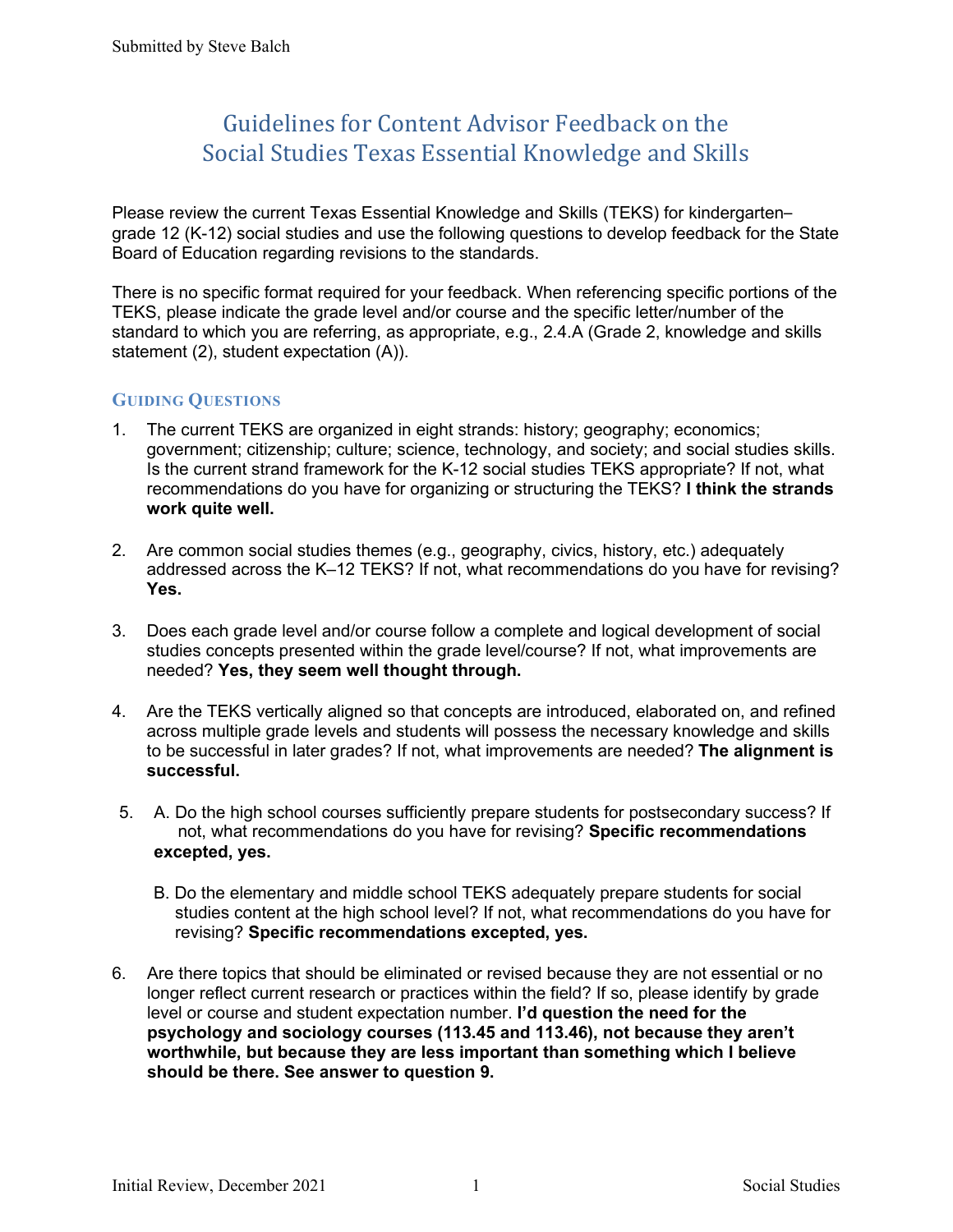7. Are the student expectations clear and specific? If not, please give examples of how the language might be improved.

## **K-12**

- **Kindergarten: 113.11 (a) (8) It seems premature to me to raise doubts about the fulfillment of American ideals at the kindergarten level. Students at this level aren't yet equipped to engage in such critical analysis. The goal should be the inculcation of the basic ideals, with concern for their realization reserved for later.**
- **Grade One: 113.12 (b) (12) (A) I'd add "courage" to the characteristics of good citizenship listed. Making one's voice heard, particularly from a minority perspective often requires courage.**
- **Grade Two: 113.13 (b) (13) Students should somewhere be asked to** *define* **science as well. Though the second grade is probably too early given the conceptual sophistication required for this task.**
- **Grade Three: 113.14 (b) (2) (A) There is an assumption here that all communities are formed from the bottom up by people seeking to solve the problems of collective living. That's only a partial truth. Sometimes communities (many governments for instance) have been imposed on people for exploitive purposes. Perhaps a better wording would be "Identify reasons people have** *voluntarily* **formed communities, including a need for security and laws, religious freedom, and material well-being."**

 **113.14 (b) (11) (B) Excise word "contemporary" since Harriet Tubman isn't "contemporary".** 

**Grade Four: 113.15 (a) (7) (A) In second sentence I'd add after "expressed in that document to" the words "the historical tradition from which it emerged". It's vital that students appreciate that there is a deeper tradition of liberty that extends back through English and Western history.**

 **(8). I'd add "Students are asked to keep in mind the difficulties of fully attaining ideals in real life." And I repeat the injunction in subsequent reiterations of this statement.**

**Grade Five: 113.16 (b) (3): Add Alexander Hamilton,**

**Marines.**

**(5) (C): Add Theodore Roosevelt, Dwight Eisenhower, and U.S.**

**(17) (A): Question: Should we assume that citizens have a "duty" to participate in politics?**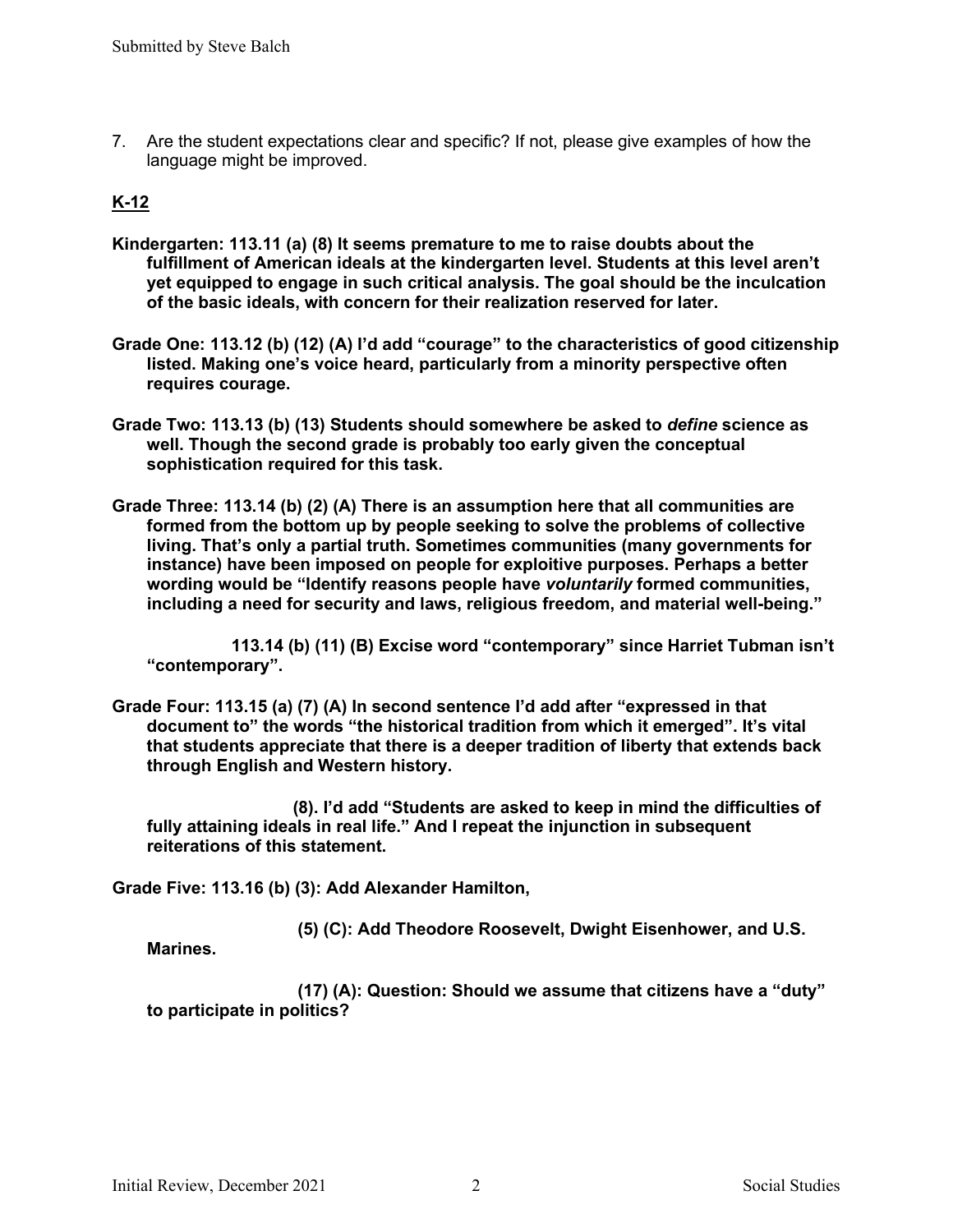#### **Middle School**

 **Grade Six: 113.18 (a) (1) Add "Siberia" to list of regions, since all other populated regions are included.** 

 **(b) (5) (A) I'd add "the incidence of disease".**

 **(10) (C) I'd add "and England"**

 **(13) I'd add as (E) "Discuss the United States' character as a 'melting pot' society."** 

 **(15) I'd add as (E) "How has the diffusion of society from one culture to another contributed to human progress."**

 **(18) I'd add as (A) "Understand the nature and worldwide significance of the 17th century scientific revolution in Europe". The other entries should be relettered accordingly.**

**Grade Seven: 113.19**

 **(b.) (17) (B) I'd add "LBJ" to the list.**

**Grade Eight: 113.20**

 **(b) (4) (B) I'd substitute "Titus Cornelius" (aka "Colonel Tye") for the obscure "Wentworth Cheswell". There were many things interesting about Tye. Like many escaped slaves he fought for the British, and, exceptionally, ended up in command of a force of light calvary that consisted of both blacks and whites. He operated in New Jersey as a feared and brilliant tactician ultimately dying of wounds received in combat. Using him as an exemplary figure would raise many interesting questions about how issues like freedom can sometimes cut in unexpected ways.**

 **(6) (A) I'd add "and forbid slavery in the Northwest Territories."**

 **(8) (A) I'd substitute "Robert Smalls" for "William Carney" (Smalls civil war exploits and post-civil war career was much more consequential than Carney's. And also "James Farragut" for "Philip Bazaar". Admiral Farragut, a major Civil War commander, was of Spanish descent.** 

 **(22) (B) I'd add "Henry Clay", "John C. Calhoun", "Daniel Webster", the great pre-war Senate triumvirate, and "William Lloyd Garrison", the most important of all the abolitionists.** 

 **(27) I'd add as (D) "Analyze how advances in medicine and public health reduced maternal mortality and childhood deaths, lengthened lifespans, and controlled epidemics.**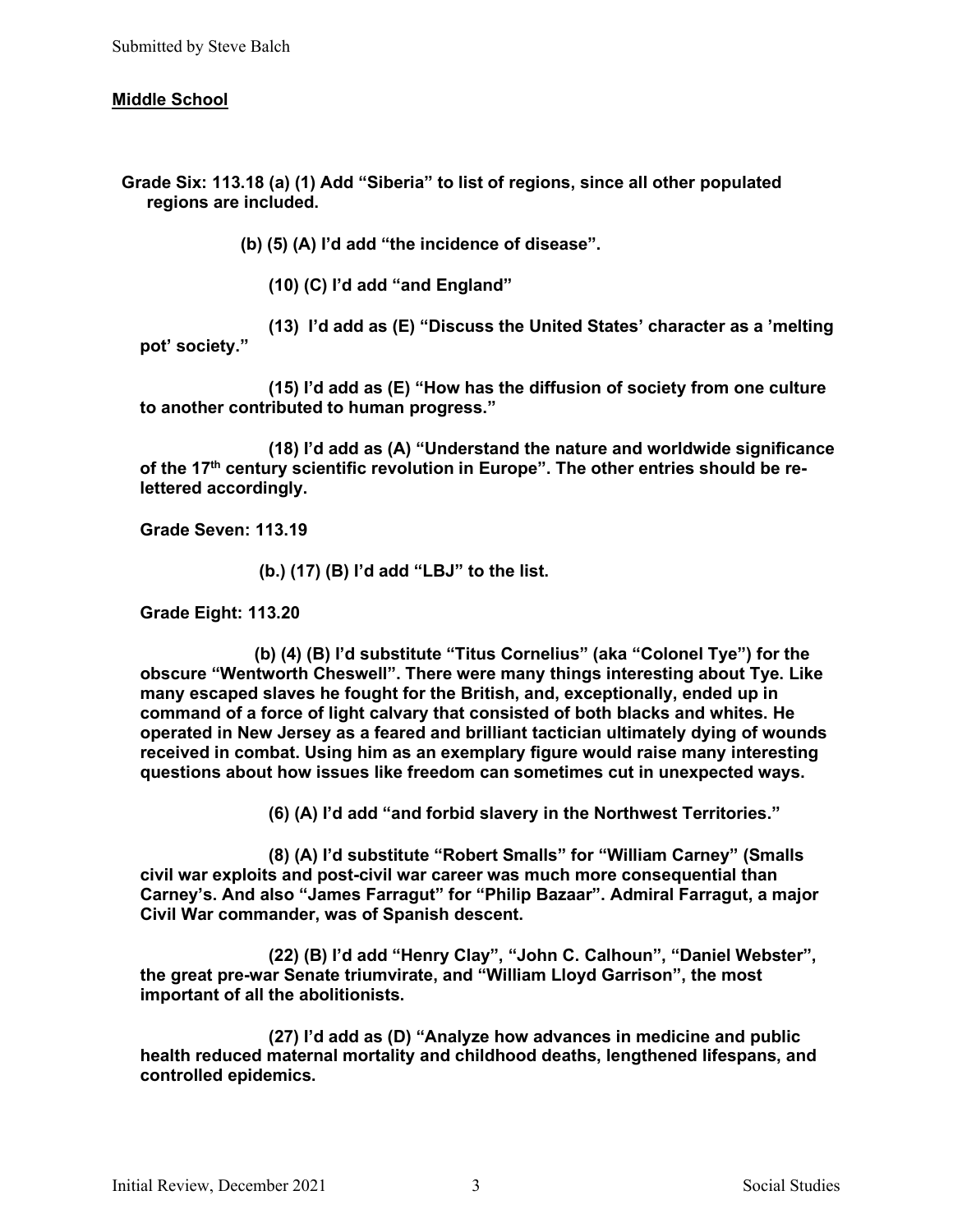**(27) I'd also add as (E) "Explain how increased agricultural productivity and improved transport improved diets and expand populations.** 

### **High School**

**113.41 (c) (2) (B) Add "The 1960's counterculture, the civil rights movement and Vietnam protests.' And after 2008 add "polarization of American Politics".**

**(5) (B) Add "Carrie Nation" the temperance crusader. It's important to remember the importance of prohibition in the progressive movement.** 

**(7) (B) Add Examine opposition to U.S. entry into World Ara II, including "The America First Committee".** 

**(7) (D) Add after word "fronts" the following "including the Western European, the Atlantic, the Russian, the Mediterranean, and the Pacific fronts".**

**(7) (G) Add "WACS" and "WAVES".**

**(8) (B) Add "Soviet Espionage and internal Communist activity".** 

**(9) (I) Add "and Affirmative action policies".**

**(10) (D) Add "Talk Radio".**

 **(E) Add "COVID 19"** 

**(13) (C) Add "Argue for and against open border and immigration restriction policies".**

**(16) (C) Remove "people of Mexican heritage" and replace with "undocumented Mexican nationals in the United States".** 

**(20) (A) Add "Roe v Wade".**

**(21) (A) Add "patriotism".**

**113.42 (c) (2) I think the period from 600 – 1450 should be returned to its more traditional name "The Middle Ages" (which is used elsewhere in the standards), and I think 1750-1914 would be better called "The Rise of the West" and 1914 to present "The Age of Global Revolution".** 

 **(1) (E) Switch reference to "scientific revolution" to (D) where it more properly belongs. It was mainly a seventeenth century phenomenon that was completed by 1750.**

 **(2) (B) Add "including the creation of states".**

 **(3) (A) Add "with particular emphasis on Israel and Greece".**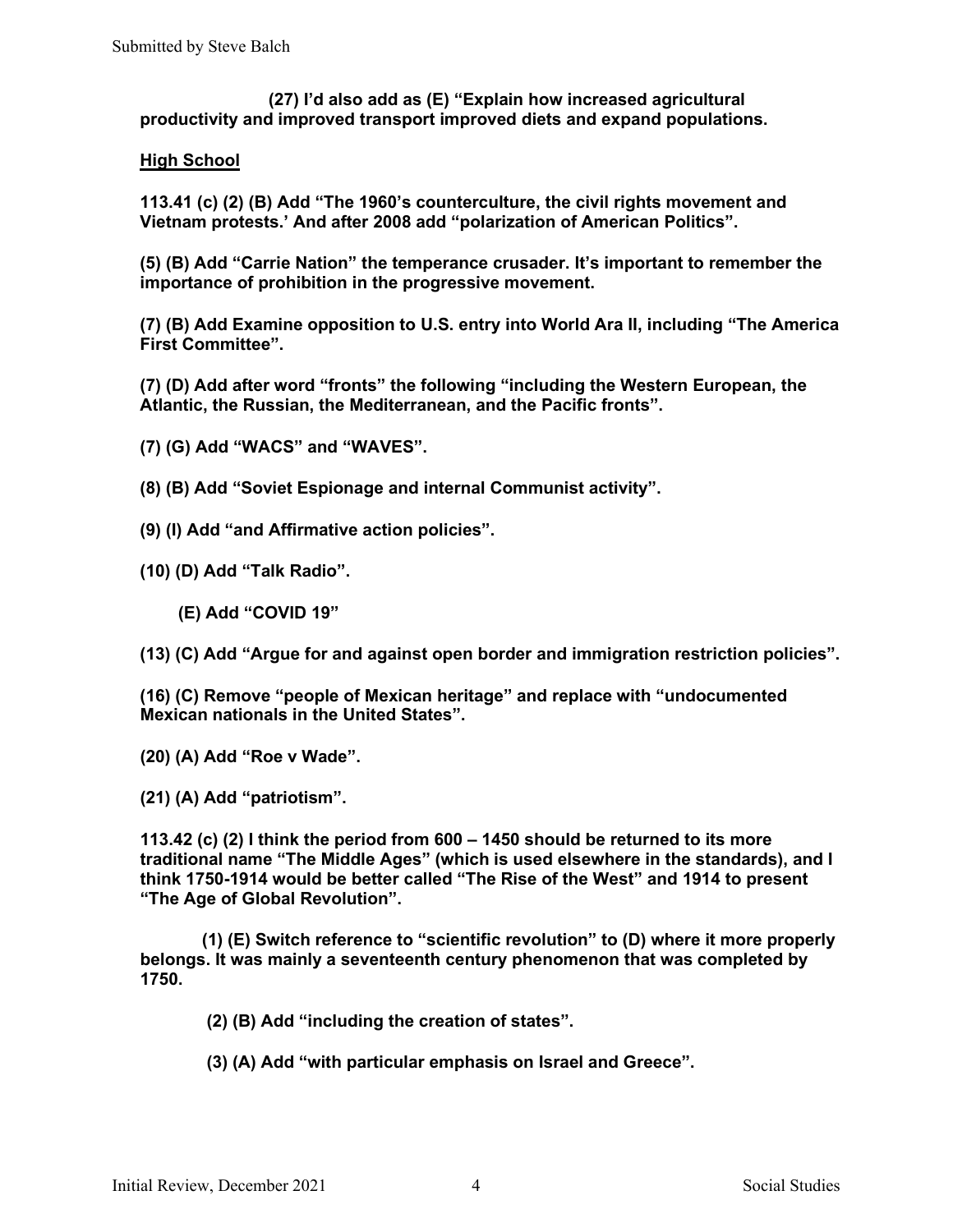**(4) (F) Change "the Crusades" to "the course of the Crusades" replace "the Hundred Years War" with "economic development and the Great Schism" both of which had more to do with the end of the Middle Ages than "The Hundred years War".** 

 **(H) add "in the Atlantic, the Mediterranean, Africa and the Middle East."**

 **(8) Add (as A) "Explain how the Scientific Revolution made the Industrial Revolution possible" and re-letter the other items accordingly.** 

 **(12) (B) Add "Lenin", the most consequential revolutionary leader of modern times. (16) Insert as new (C) "How has industrialization and technological progress changed the quality of human life".**

 **(18) (B) insert "dictatorship" between the words "oligarchy and "limited monarchy".** 

 **(23) (B) Add "Cleopatra", "The Empress Wu", "Joan of Arc" and "Catherine the Great" to list.** 

 **(26) (E) Add "Ptolemy" and "Al Haytham" two of the very greatest early scientists.** 

**113.44 (c) (1) (B) "Add after Judeo-Christian (especially biblical law)", "Belief in God-Given Natural Rights".** 

 **(14) Add as (D) "Discuss the arguments for and against non-violent civil disobedience as a means of protest".**

**113.50 (c) (3) (B) Add "Emperor Maximillian" and "Benito Juarez".** 

 **Add a new point "C" "Compare the origin and course of the Mexican and the United States independence movements."** 

**113.51 (c) (1) (C) Add after "Atlantic" the words "and East African".**

 **(3) (E) Add "William Lloyd Garrison", who was the most important abolitionist leader.**

 **(F) Add After "the U.S." the words "and Britain's". Britain did more to close down the Atlantic slave trade than any other nation and its policy also took effect in 1808.**

 **(9) (E) I'd replace "mass incarceration", a term that supposes the American legal system to be aimed at minority imprisonment with "high incarceration rates", which is more judgmentally neutral. Let the issue be discussed rather than prejudged.**

 **(11) (F) Add at end "such as Clarence Thomas, Thomas Sowell, and Ward Connerly". Since this is about diverse points of view among African Americans it would be appropriate to identify some of todays' leading African American conservatives.**